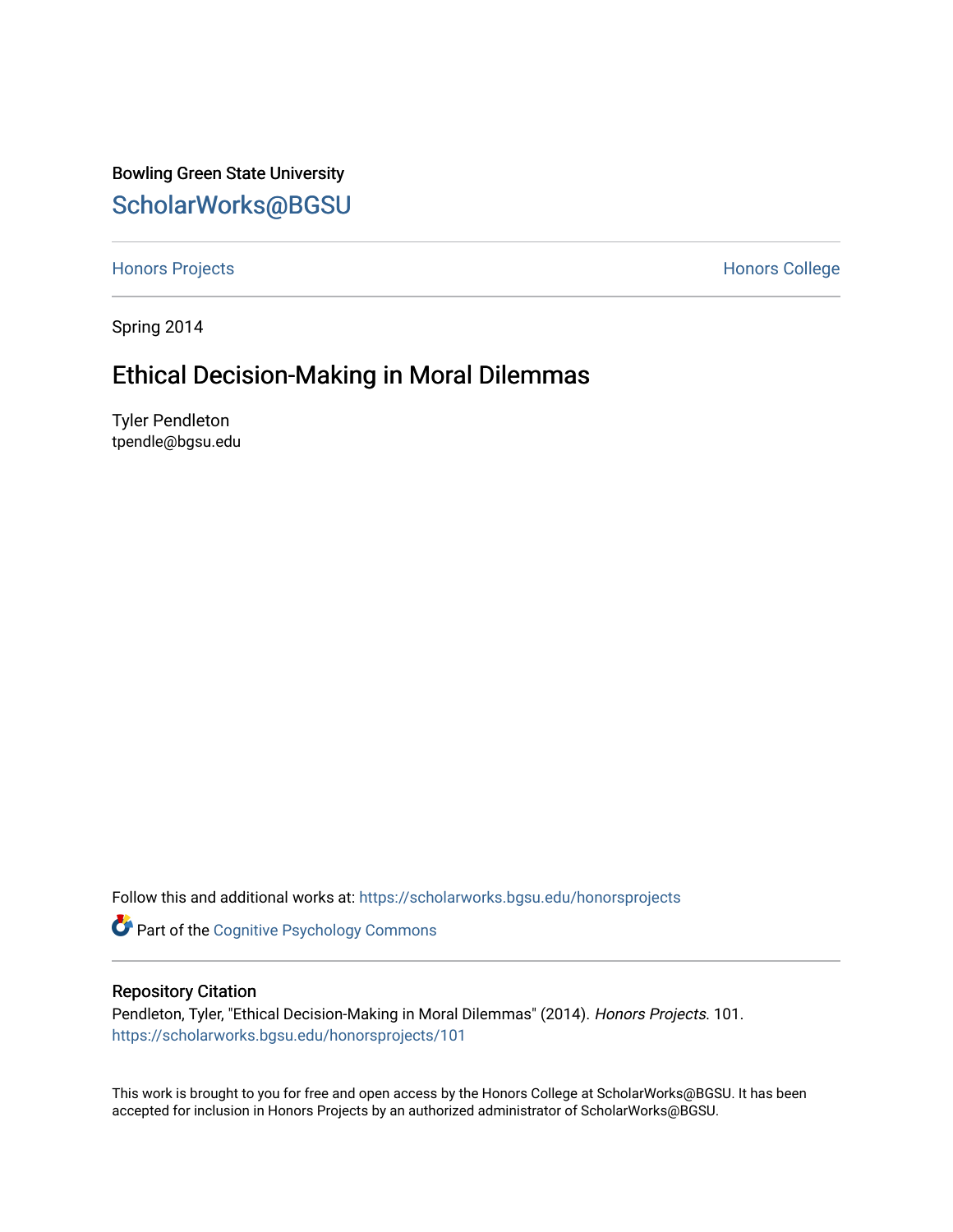Ethical Decision-Making in Moral Dilemmas

Paul Moore, Principal Investigator

Anne Gordon

Tyler Pendleton

Bowling Green State University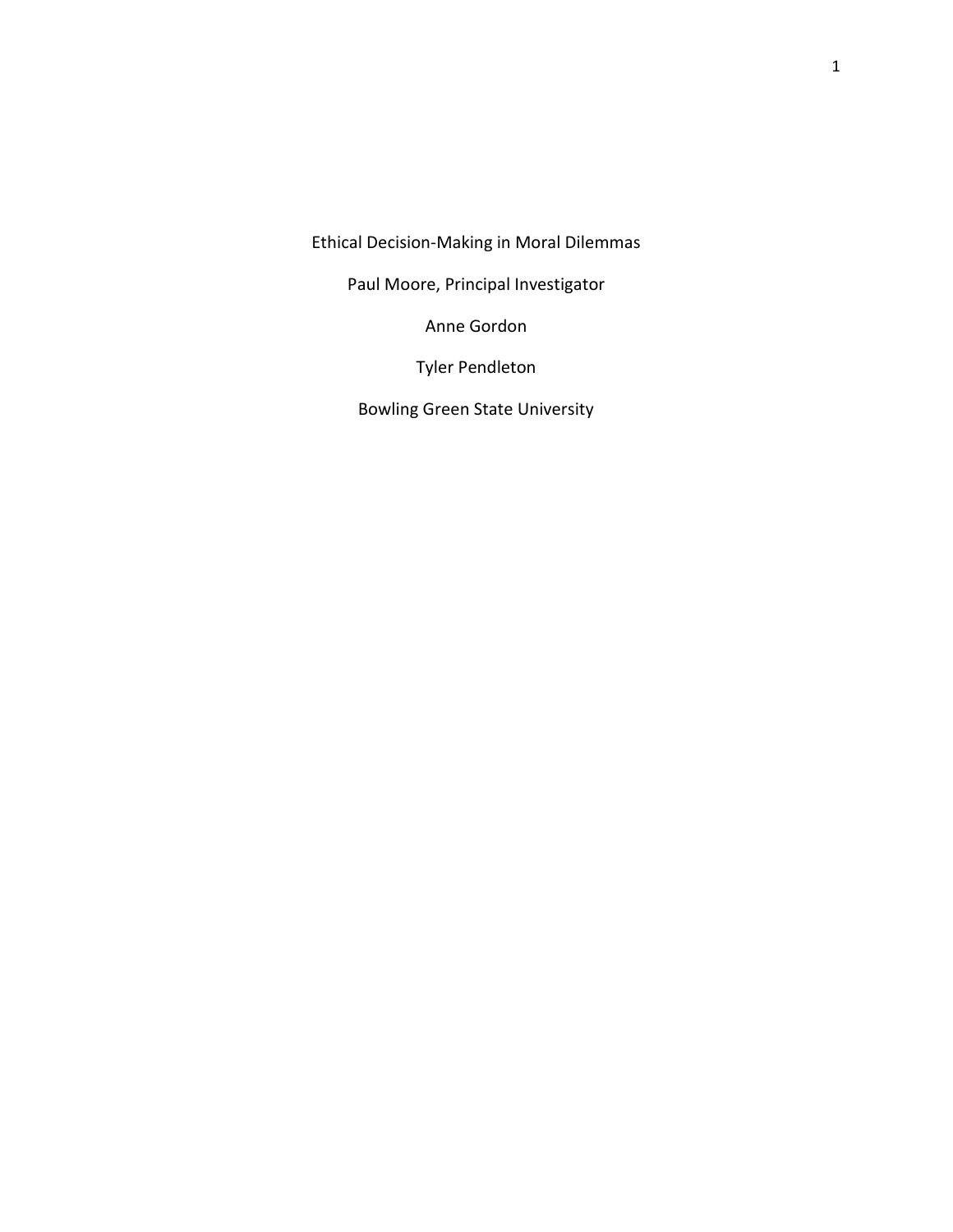#### Abstract

 Humans are constantly making decisions. Often times, the rules or "heuristics" that guide our decisions are not explicitly known to us simply because their formation within our mental processes is ambiguous. These heuristics can be multiply activated when concerning moral issues. Although our decisions are evident in such cases, the origins of justifying such decisions are not. It is essential to parse out the sociocultural variations that may contribute to moral decision-making. This project aims to present the findings of participants who reacted to the morally-challenging Trolley Problem. Participants were tested on one of eight conditions that examined aspects of social consciousness. Results showed situation-specific significance related to College of Participant and Gender, but a more powerfully demonstrated decision to not push when Eye Contact with the stranger is present.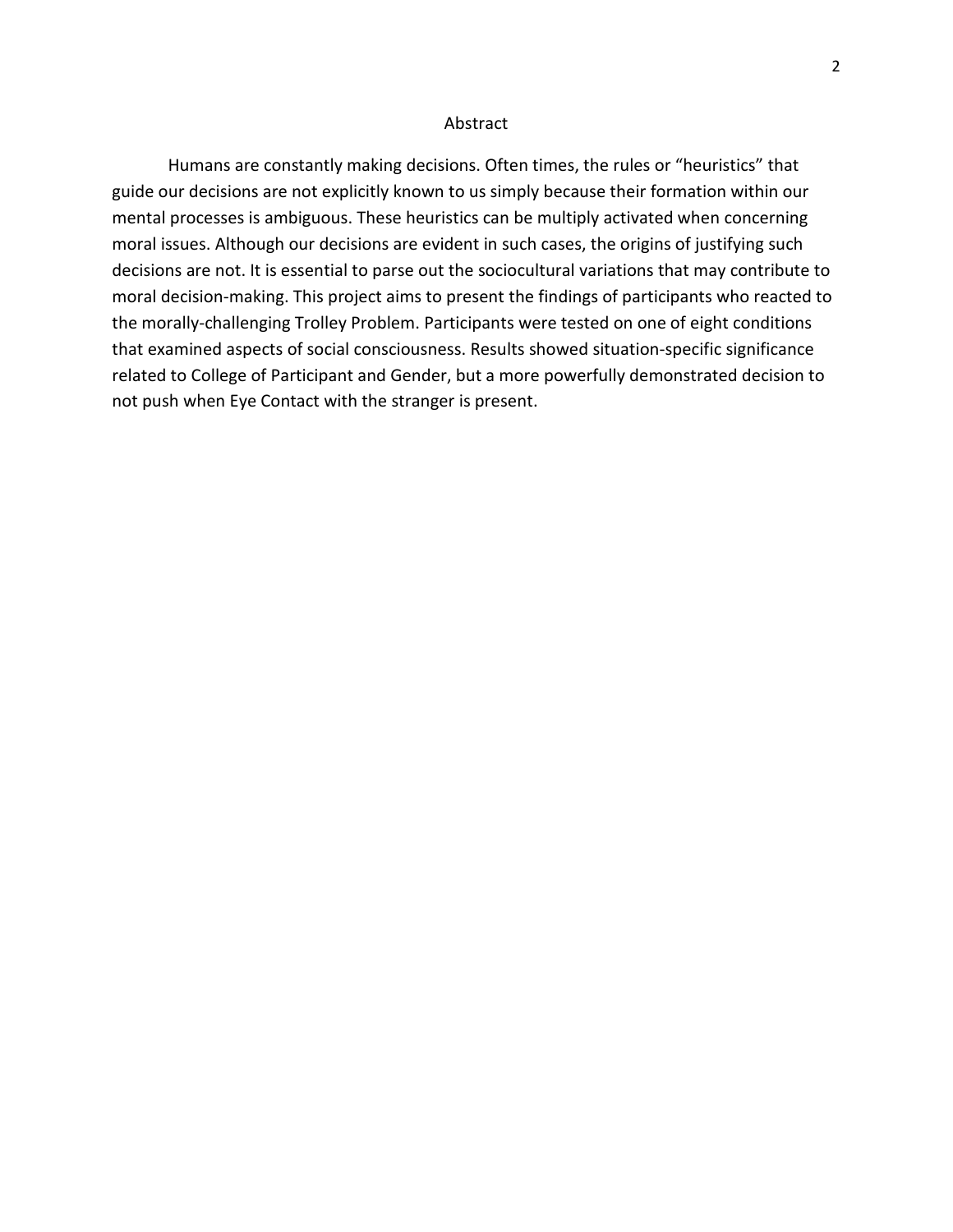#### Ethical Decision-Making in Moral Dilemmas

Humans are constantly making decisions. Often times, the rules or "heuristics" that guide our decisions are not explicitly known to us simply because their formation within our mental processes is ambiguous. Previous research has discovered that this seemingly counterintuitive method of operating is the result of a two-track human mind. The first track of decision-making, hereafter referred to as System 1, may best be described as automatic, involuntary, and quick (Kahneman, 2011). That is to say we develop an almost automatic route or "gut reaction" toward certain stimuli based on our previous experiences with similar stimuli (Lombrozo, 2009). Learning that objects that are red may be hot and choosing not to touch them is a product of System 1 because the decision is ingrained into our cognition.

 The second track, hereafter referred to as System 2, is active and takes place at the forefront of our consciousness (Kahneman, 2011). This track is activated when one encounters novel stimuli and has to respond thoughtfully and creatively. If I have learned that objects that glow red are usually hot and I encounter an object that is glowing green (without any prior experience of such objects), I have to appeal to cognitive information that I do have to decide whether or not to touch it.

 We use the two tracks interchangeably throughout our day to most productively maneuver our decision-making world. It may be that one uses a combination of both tracks within the same decision. Novel stimuli may pull on our automatic responses of the System 1 while simultaneously begging the cognitive deliberation of System 2. The result is a decisionmaking dilemma that can be tested in a variety of contexts.

 System 1 and its elements are strongly influenced by cultural factors experienced by the individual (Craigie, 2011). The automatic decision-making process, guided by developed heuristics, is employed quickly toward problems that have been previously experienced. When an abstract stimulus presents itself, researchers argue that System 2 is engaged. This deliberate, domain-neutral system processes decisions with marked pace - and that pace is slow (Chelini et. al, 2009). In a sense, System 2 must recognize the situation as deserving of thoughtful attention then override the processes of the socioemotional mind. Our moral thinking at this level is prompted by abstract reasoning that is universal in scope. The human mind encounters and appraises decisions, moral and otherwise, armed with these two cognitive pathways.

 Important to note, however, is the fact that moral decision-making does not occur in a vacuum. A moral choice by any individual not only holds great consequence for themselves, but imaginably any number of individuals with whom that person comes into contact. Weighing the personal and interpersonal ramifications of a decision certainly engages System 2 of the mind through its thoughtful and deliberate orientation. Alternatively, humans automatically employ learned heuristics to better facilitate attainment of their own goals. According to evolutionary psychological principles, individuals are already equipped with socioemotional patterns of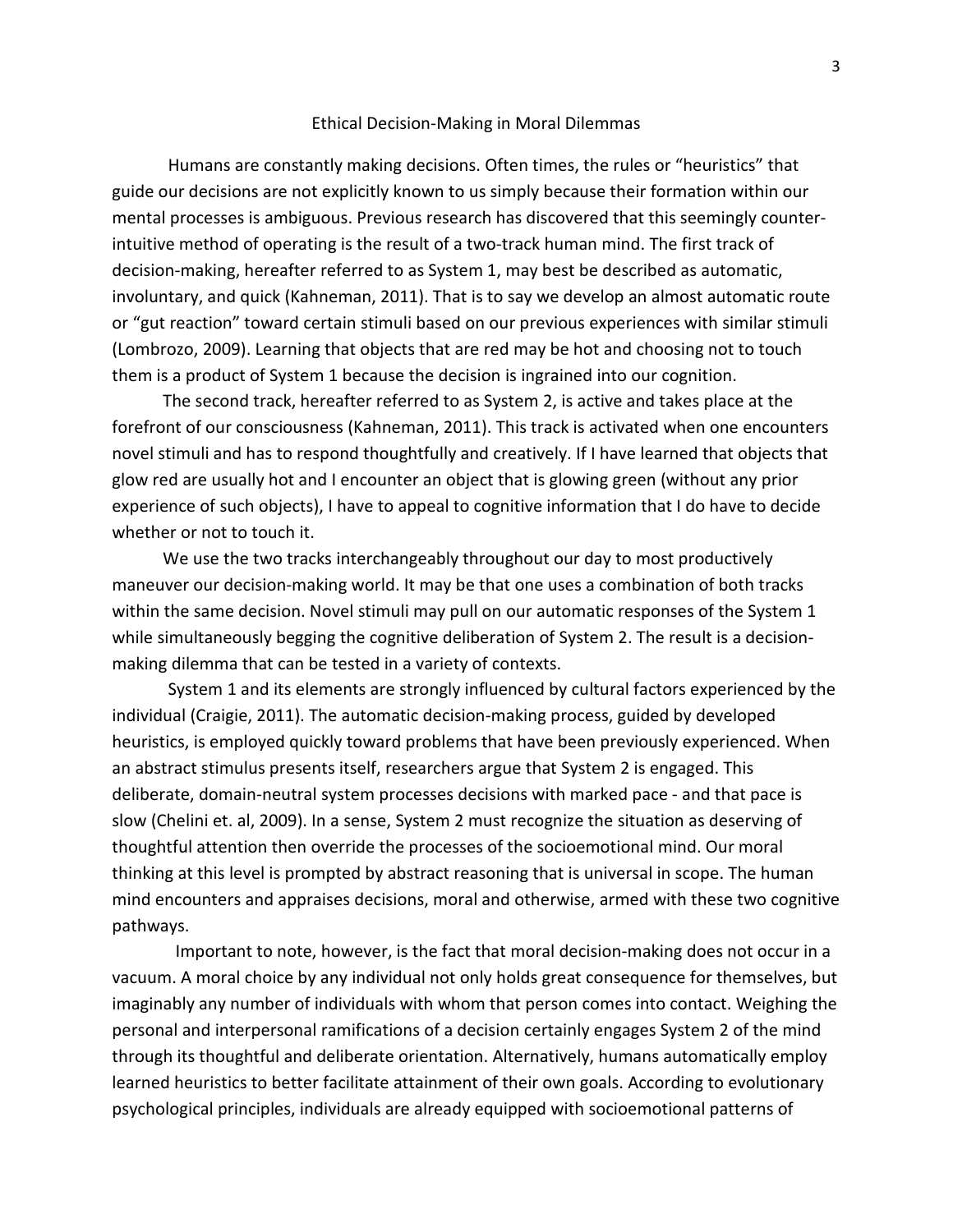behavior that direct their decisions. These patterns of behavior were derived from our ancestors who developed a similar pattern of thought (Chelini et. al, 2009). As such, these patterns of thoughts have survived because our ancestors survived. We may expect that if we use the same heuristics, we also will have a high probability of survival because of the decisions we make.

 There exists uncertainty when researchers categorize the behavior of the mind. To elucidate which system is in play while approaching difficult moral decisions, I will use a combination of the "Trolley Problem" and "Footbridge Problem" in varying scenarios for my research. The Trolley Problem has many scenarios, but its most basic is as follows:

A trolley is running towards five people who will be killed if it proceeds on its present course. The only way to save them is to pull a lever that will divert the trolley to a side track. On the side track stands one person who will be killed by the trolley if the level is pulled (Lanteri et. al, 2008)

 The Footbridge Problem involves a similar level of moral responsibility, although in this scenario, the participant has no agent with which to manipulate the problem other than his or herself:

A trolley is running towards five people who will be killed if it proceeds on its present course. The only way to save the five people is to push a large stranger off the overlooking bridge on which you both stand. If he is pushed down, the stranger will die, but his mass will halt the trolley, saving the five lives (Lanteri et. al, 2008)

 In both scenarios, a moral decision presents itself to the participant in the form of saving lives. The fact that not all lives can be saved gives the psychological weight necessary to ensure moral appeal. The significant difference between the two scenarios lies in the type of violation the participant would enact. The Trolley Problem forces the participant to choose performing an impersonal violation, or one that has an object mediating between actions and consequences (Lanteri, Chelini, & Rizzello, 2008). In this case, the lever is actually the agent that would cause the death of the single individual even though the participant pulled it. The Footbridge Problem restricts the participant to view his or her own actions (and hands) as the agent of responsibility for *personally violating* another human being (Chelini et. al, 2009).

 As previously mentioned, the specifications of both the Trolley and Footbridge Problem can be easily changed to accommodate the testing of different variables. However, it remains important to parse out the differential activations of the automatic and deliberate moral decision-making processes. Viewed from the evolutionary perspective, these moral dilemmas should force participant choice based on which action they see as most appropriate for their own survival (Wilson, 2002, as cited in Lanteri et. al, 2008). Tenets of evolutionary theory posit that there should be socioemotional aversion to harming others, as it inflicts devastating reputational costs to the participant as a member of the group. Because the problem does not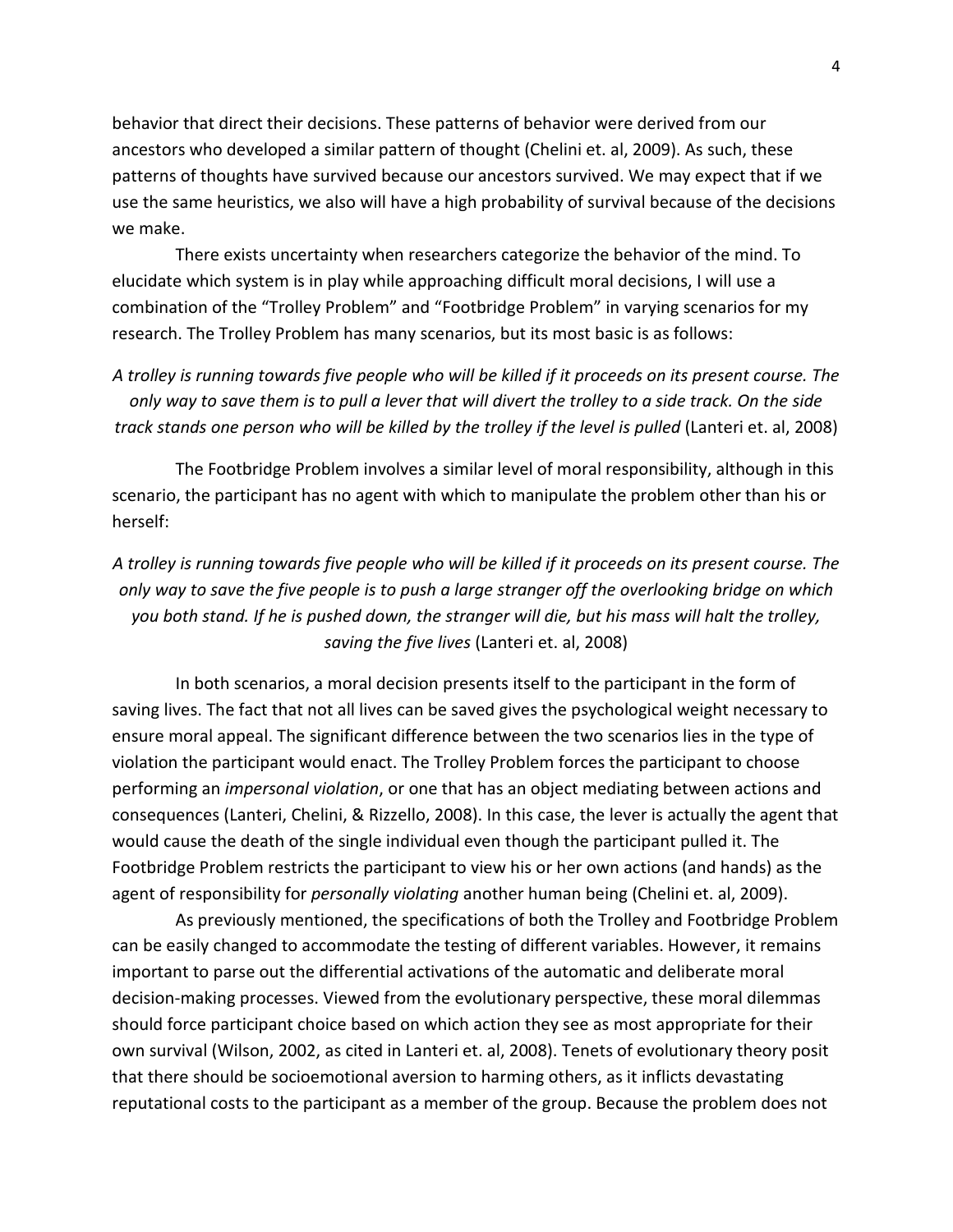allow the participant to escape decision altogether, a choice must be made according to the participants' own heuristic application toward evolutionary logic.

 Research has categorized three heuristics that are affecting the moral decision: ME HURT YOU (Personal), SAVE THE MOST (Utilitarian), and DO NOT TOUCH (Omission) (Lanteri et. al, 2008). The Personal heuristic is activated in situations in which a participant judges themselves as the agent of harm to the individual. The participant may then choose only to pull the lever as it is more impersonal instead of personally pushing the man to his death. The Utilitarian heuristic is activated when a participant approaches a situation economically, and seeks to save the largest number of people. Participants employing this mode of thought always push the stranger and pull the lever. Lastly, the Omission heuristic is slippery to apply to both problems, because a lack of decision has its own consequence – death for the workers. Participants who omit making a decision do not take culpability for the decision and abstain from actively manipulating the fate of the man or the workers.

 Previous research has indicated a preference as strong as 90% for the Utilitarian choice of pushing the stranger (Navarrete, McDonald, Mott, & Asher, 2012). This choice coincides with evolutionary and economic logic, so I will propose the following:

#### Hypothesis 1: The majority of participants will choose to push the stranger across all scenarios.

 As demographic information of the participants will be collected to serve as quasiindependent variables, it is necessary to study any differences that may exist among these subgroups. To follow the research of Navarrete et. al (2012), I will propose a main effect of gender across all conditions, such that:

## Hypothesis 2: More men will push the stranger than women.

 Gender is important to examine apart from the other demographic variables each sex has routinely encountered differing problems over their evolutionary history (Buss, 1995). Tracking our evolutionary roots, men were often the more dominant sex, and therefore more often charged with moral-decision making. We may, therefore, expect more men to take action and push the stranger.

 Although many more demographic variables may construct the second track decisionmaking process, it is plausible to imagine that such differences could funnel to the moral conclusion. In accordance with Navarrette et. al (2012), I will put forth the following hypothesis:

Hypothesis 3: Excluding gender, all other participant demographic variables will have no significant effect on decision-making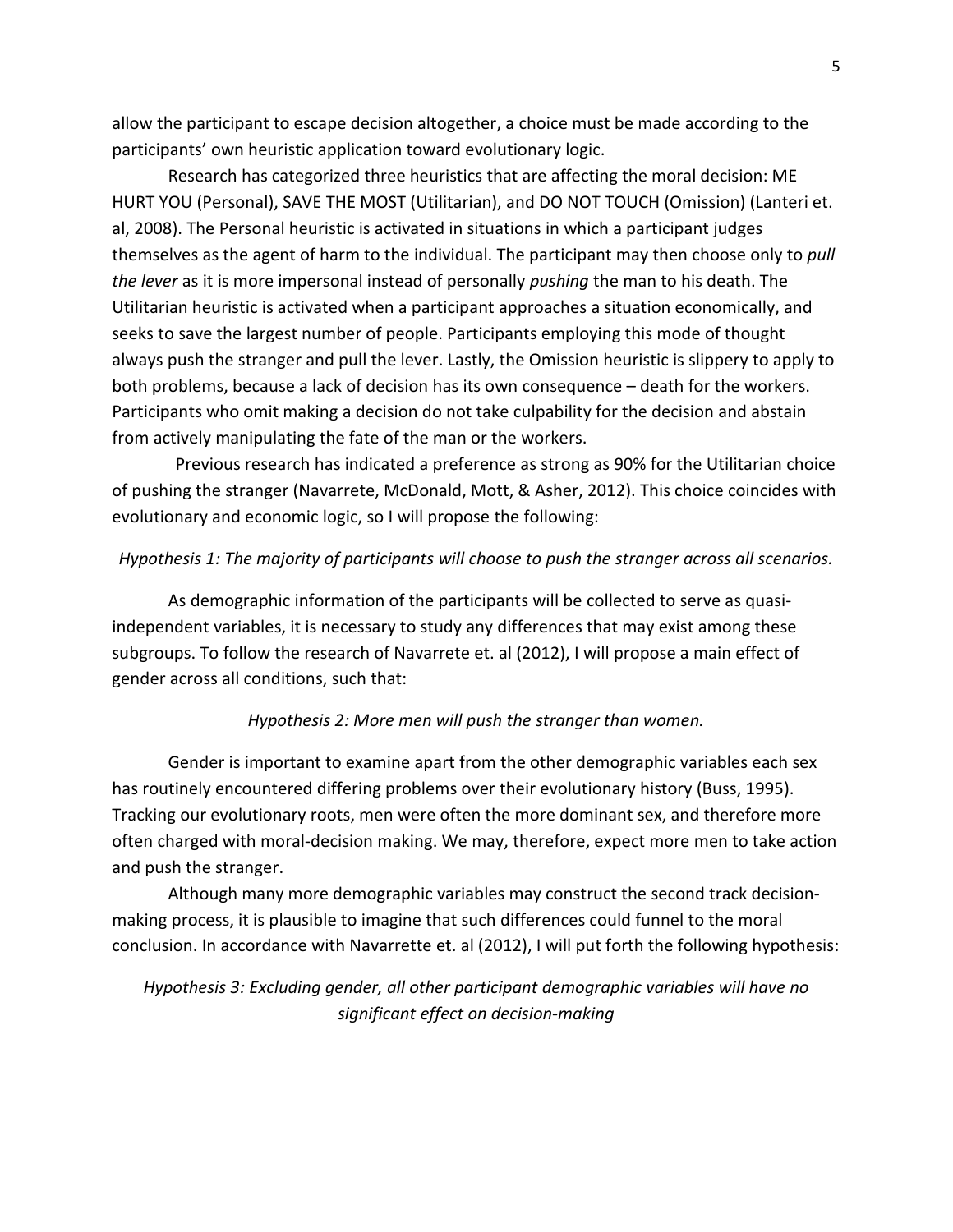The following hypotheses suggest one would make decisions while conscious of the presence of others:

Hypothesis 4: Fewer participants will push the stranger when an on-looking crowd is present (E, G) than when they are the only one witnessing the event (F, H).

Hypothesis 5: Fewer participants will push a female stranger (C, D) than a male stranger (A, B)

 A scenario in which the stranger makes eye contact with the participant before being pushed to their death was installed to focus on the emotional component of the two-track mind:

Hypothesis 6: Fewer participants will push when the stranger makes eye contact (A, C) as opposed to remaining unaware of who pushed them (B,D)

 Finally, a final scenario tested the limits as to what we may consider as evolutionarily adaptive. Participants were forced to consider pushing a stranger described as handicapped both with and without a crowd. Such a situation pulls on both ends of our adaptive logic – handicapped individuals are typically detriments to survival of the larger group, but killing them incurs social costs in this modern context. Overall, participants who prescribe to the Utilitarian outcome may only judge the stranger, handicapped or not, as one life against five lives, and act accordingly. Therefore:

Hypothesis 7: There will be no significant difference between those who push the handicapped stranger (G, H), versus the non-handicapped stranger (E, F).

## Method

## **Participants**

A total of 272 undergraduate students from Bowling Green State University participated in the study. Age of participants was not recorded, but the sample was restricted to current undergraduate students. Participants were sampled in the Student Union or during their Biology laboratory courses, where the Teaching Assistants administered the surveys. Each participant was randomly assigned to respond to one of the eight scenarios in addition to completing the Demographic Questionnaire (Appendix A).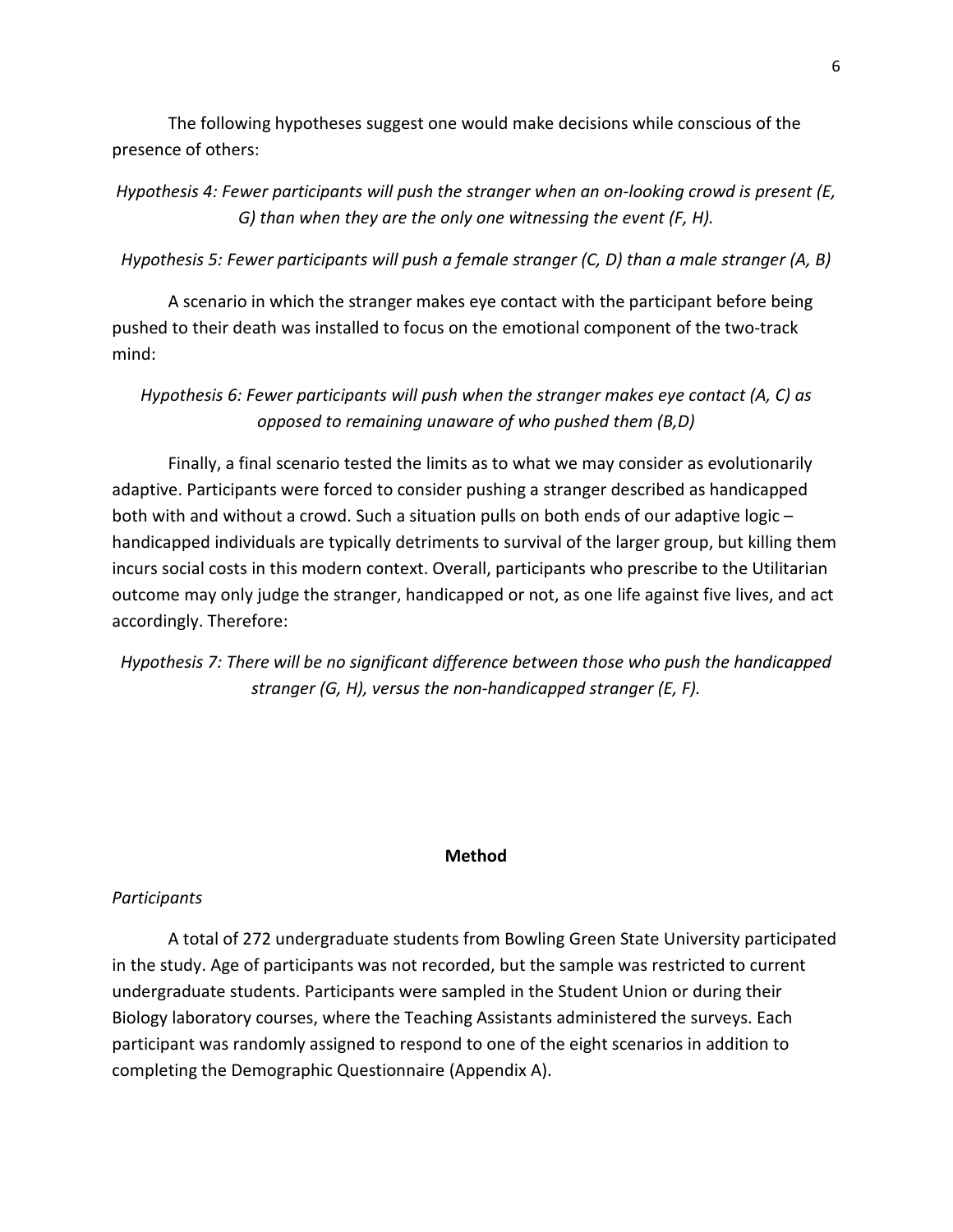#### **Materials**

Each participant was presented with an HSRB-approved Consent Form informing them of their rights as a participant. Once consent had been obtained, each participant received one Demographics Questionnaire and one of eight variations of the trolley problem (Appendix B). The Demographics Questionnaire included background questions for the participant to answer, including their Sex, College within Bowling Green State University, Number of Siblings, Area in which they were raised, Birth Rank, Religious Preference, and Ethnicity.

 The eight trolley scenarios are organized in a 2 x 2 design, with conditions A, B, C, and D crossing the independent variables of Sex of Stranger (Male/Female) and Eye Contact (Yes/No) before the opportunity to push. The breakdown of the individual conditions and number of participants is as follows:

|           |   | Sex of Stranger | <b>Eye Contact</b> | n  |
|-----------|---|-----------------|--------------------|----|
| Condition | А | Man             | Yes                | 67 |
|           | B | Man             | No                 | 38 |
|           | C | Woman           | Yes                | 32 |
|           | D | Woman           | No                 | 37 |

 Conditions E-H crossed Handicap of Stranger (Yes/No) and the Presence of Crowd (Yes/No). Handicap was operationalized by stating that the stranger was "leaning on a cane". Crowd was made clear by the statement "…there appears to be other people witnessing the same event near the bridge". Importantly, these conditions did not assign a sex to the stranger, but only labeled them as "stranger". The individual conditions and number of participants are as follows:

| Handicap of Stranger Presence of Crowd |  |
|----------------------------------------|--|
|----------------------------------------|--|

| Condition | F  | No  | Yes | 37 |
|-----------|----|-----|-----|----|
|           | F. | No  | No  | 27 |
|           | G  | Yes | Yes | 19 |
|           | н  | Yes | No  | 15 |
|           |    |     |     |    |

#### Procedure

Participants were each given one Demographic Questionnaire attached to one of the eight conditions (A-H). Participants were instructed to answer the question specific to their scenario, "Do you push...?" in the space below the scenario. Although not explicitly requested, participants were given space to explain their responses.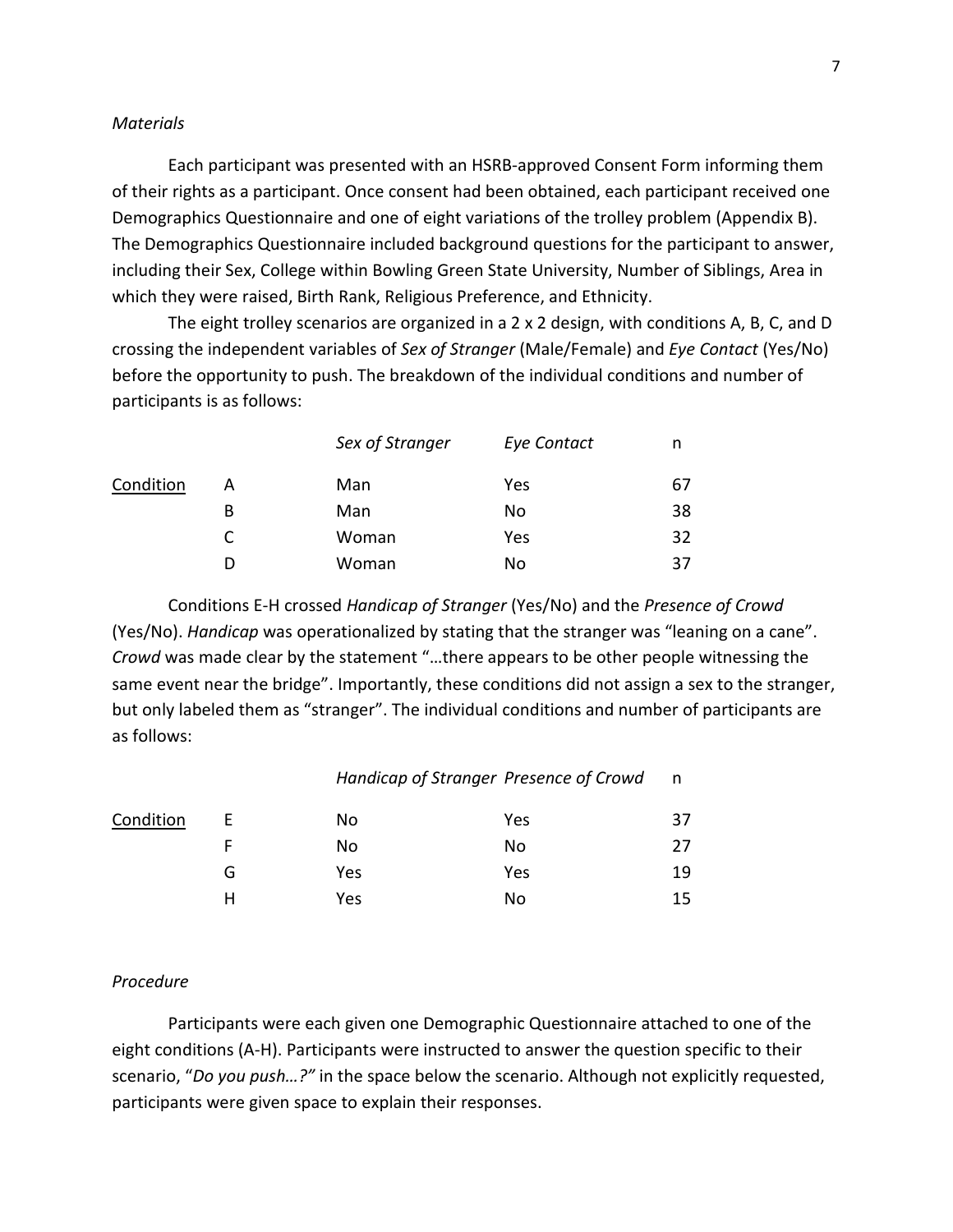#### Results

Demographic questionnaire information and survey results were paired and entered into SPSS software for analysis:

#### Sex x DV x Scenario

Pearson Chi-Square tests for independence were used to analyze the crosses between the demographic variables, scenario (A-H), and the dependent variable of responses. Crossing the Sex of Participant with their Response yielded a significant relationship among these variables in Scenario F  $c^2(1, N = 26) = 0.024$ ,  $p = 0.05$ . Female participants were significantly less likely to push the stranger than male participants in the scenario in which the stranger is not handicapped and there is no crowd witnessing the event.

#### College x DV x Scenario

A Pearson Chi-Square test also revealed significance at the p = .05 level for a cross of College of Participant and Response by scenario. There was a significant relationship between the variables in Scenario G  $c^2$  (4, N = 17) = 0.032, p = .05. Every participant of the College of Arts and Sciences indicated they would not push the stranger in the presence of a crowd.

#### Eye Contact vs. No Eye Contact

 Participant demographic variables were not considered when the results of Scenarios A and C (Eye Contact) were compared with Scenarios B and D (No Eye Contact). A cross of Scenario and DV revealed a significant relationship between establishing eye contact with the stranger and pushing them off the bridge  $c^2(4, N = 171) = 0.05$ ,  $p = .05$ . Significantly fewer participants chose to push the stranger, regardless of sex of the stranger, when eye contact was established.

 Support was not found for Hypothesis 1, as the results went against the previous literature indicating a trend for pushing the stranger. Including all scenarios and demographic variables, only 29% of the participants indicated they would push the stranger, with 69.9% indicating they would not push. Only a small, non-significant difference existed in Response by Sex of the Participant, as 31% of Men and 26% of Women pushed the stranger  $c^2$  (2, N = 249) = 0.458,  $p = 0.05$ . Therefore, Hypothesis 2 was not significant.

 Hypothesis 3 was supported in the prediction of all other participant demographics not having an effect on Response, although the Area Raised of the participant came closest to achieving significance  $c^2(4, N = 254) = 0.172$ ,  $p = .05$ .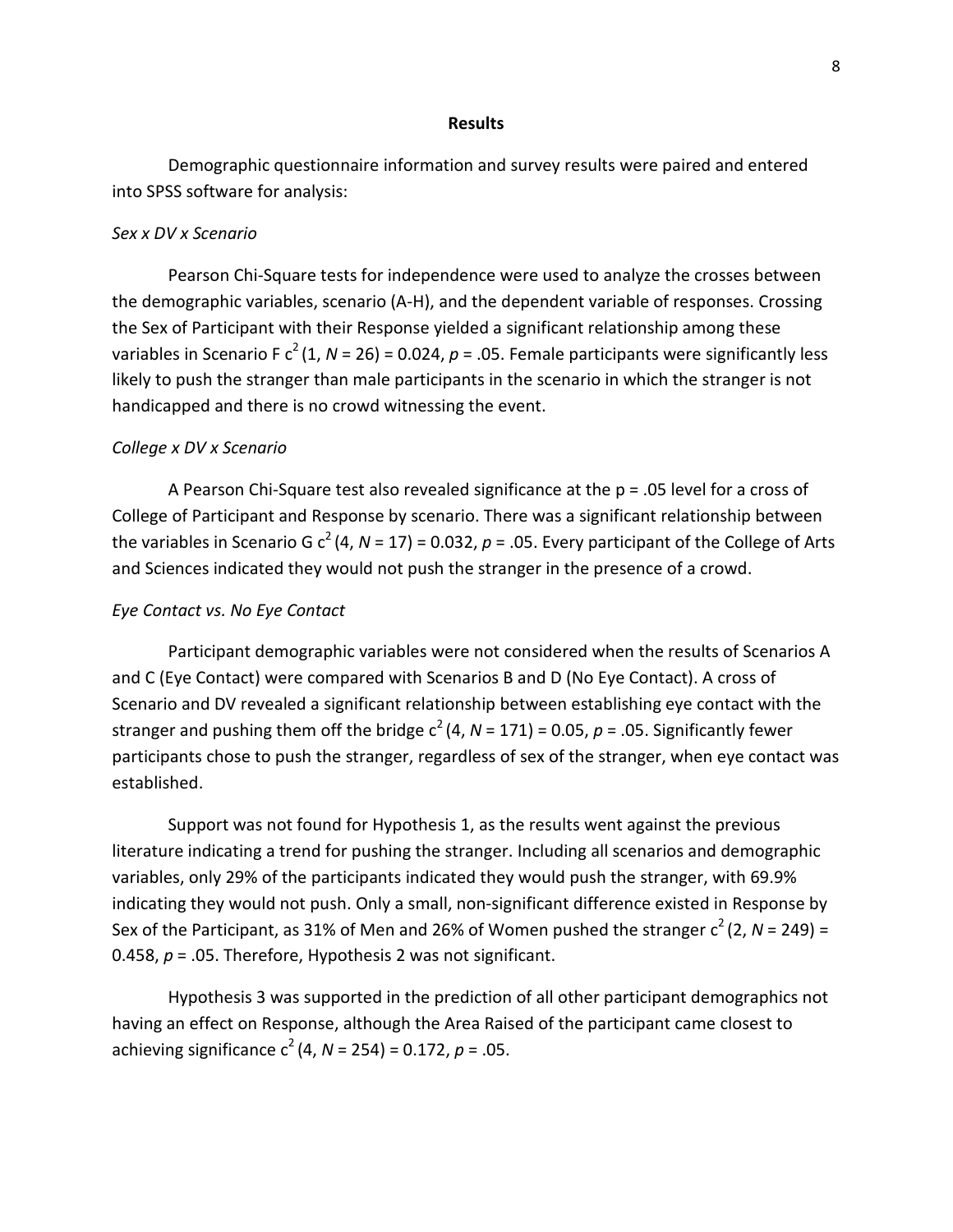The other three independent variables other than Eye Contact, including Sex of Stranger  $c^{2}$  (4, N =269) = 0.414, p = .05, Presence of Crowd  $c^{2}$  (4, N = 269) = 0.697, p = .05, and Handicap Stranger  $c^2$  (2, N = 269) = 0.744, p = .05, were not significant. Thus, support was not found for Hypothesis 4, which predicted fewer participants would push the stranger in the presence of a crowd than if they were the only ones witnessing the event. Likewise, support for Hypothesis 5 that stated more participants would push the stranger if she is a female as opposed to a male was not found. Lastly, support for Hypothesis 7 was not found, as the stranger being handicapped or not was not significantly impact in the participants' decision to push them off the bridge.

#### **Discussion**

#### Implications

Interestingly, a significant difference in responses between the Sex of Participant occurred only in Scenario F, in which fewer women elected to push the stranger off the bridge without a crowd present. Because this cross did not include a sex of the stranger, we cannot assume any gender-specific sympathy played into the decision-making. However, a genderspecific participant response should be noted for the scenario in which a crowd is not present.

 The second scenario-specific result occurred in Scenario G, in which the presence of a crowd seemed to halt the push of every participant from the College of Arts and Sciences. Further research may be required to parse out what aspect of the Arts and Sciences liberal education or characteristic of those who participate in such an education is common among these negative responses. Interestingly, Scenario G was the only scenario in which a significant result was obtained when considering the College of the Participant.

As the only independent variable that yielded a significant result, Eye Contact merits attention for its relationship with moral decision-making. Meeting eyes with a stranger before imposing significant consequences on their life appears to be a rather novel situation at first blush, but further generalization reveals such situations are not so unusual. Combat situations put soldiers in circumstances of varying anonymity and individualization among their enemies. Sometimes a soldier is to regard an enemy as no more than a number, but on other occasions their target has a known name and personal history.

 Anonymous conditions suggest a soldier may approach a life-or-death situation with a Utilitarian perspective in efforts to save the most innocent lives, as was the case in saving the five workers in the Trolley Problem. In circumstances of guerilla warfare, however, an enemy is not always clearly marked. A plausible unfolding of events could lead to a soldier having to kill an enemy who he may have a personal connection with far beyond eye contact. Such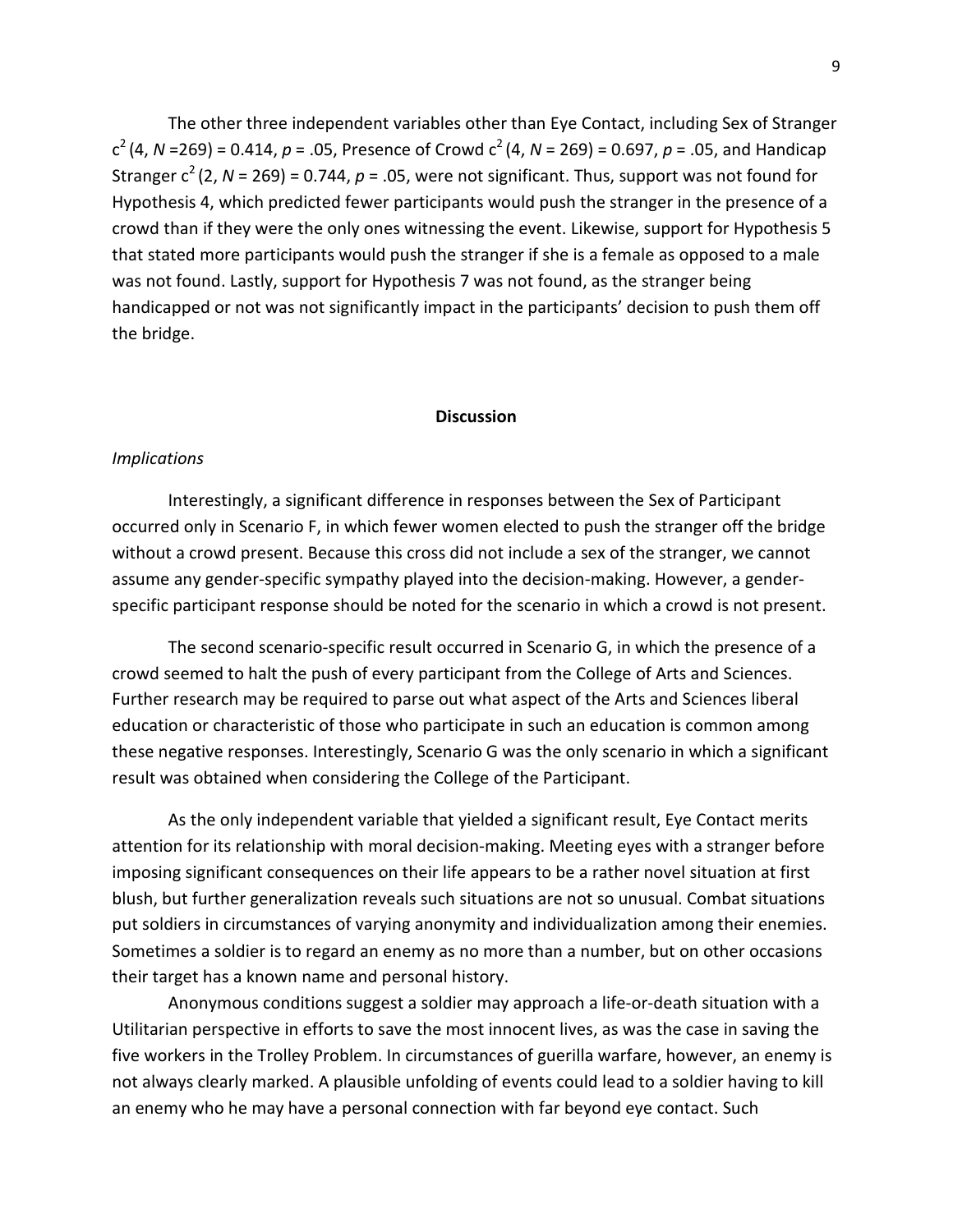implications are dependent upon interplay of the heuristics developed by the individual soldier and the situational activation of System 1 or System 2. Although many variables factor into such a grave decision, this finding begins to develop our understanding of what may matter to those forced to choose.

#### Limitations

Logistical constraints in administering the survey resulted in a few experimental shortcomings for this study. One such shortcoming occurred when a vast majority of those surveyed in their laboratory courses had majors in the College of Arts and Sciences. Although this college covers many disciplines and has students of many diverse characteristics, future studies may benefit from a more diverse sample. For this survey, only students from BGSU were isolated as the population of study because of their accessibility and relative homogeneity in age. Expanding the sample to include members of the surrounding community would add age as another participant variable to consider in the decision-making research.

 A second limitation focuses on the difficulty of illustrating the details of these specific versions of the Trolley Problem. Participants were instructed to read the scenarios carefully, but it is possible that just by human error, an individual may have misread or missed a key detail of the scenario. If, for example, an individual did not recognize that the stranger was handicapped in Scenarios G and H, their choice to push him may have been affected. It was important to keep the independent variables unknown to the participants, so making all of the details explicit in survey form presented a methodological challenge.

## Further Research

Follow-up studies may stem from correcting any of the shortcomings from this experiment. Physiological measures of arousal and stress response may be better able to detect the anxiety provoked by the situation. In the same vein, a visual medium to show the participant the situation could not only clarify any residual ambiguity about the scenario, but it could also elicit more verisimilar stress responses. Physical instruments to limit the participants' time to respond to the situation would determine which track would be activated. A computer that only gave 5 seconds for a response would better replicated the decision-making of System 1. Participants could then return to their answers minutes later once they have cognitively appraised the situation through System 2.

 Providing participants with an opportunity to explain their reasoning for one or both tracks would give insight as to how their decision-making pathways dictated their choice. Along the same lines, a more detailed demographic questionnaire could parse out other variables of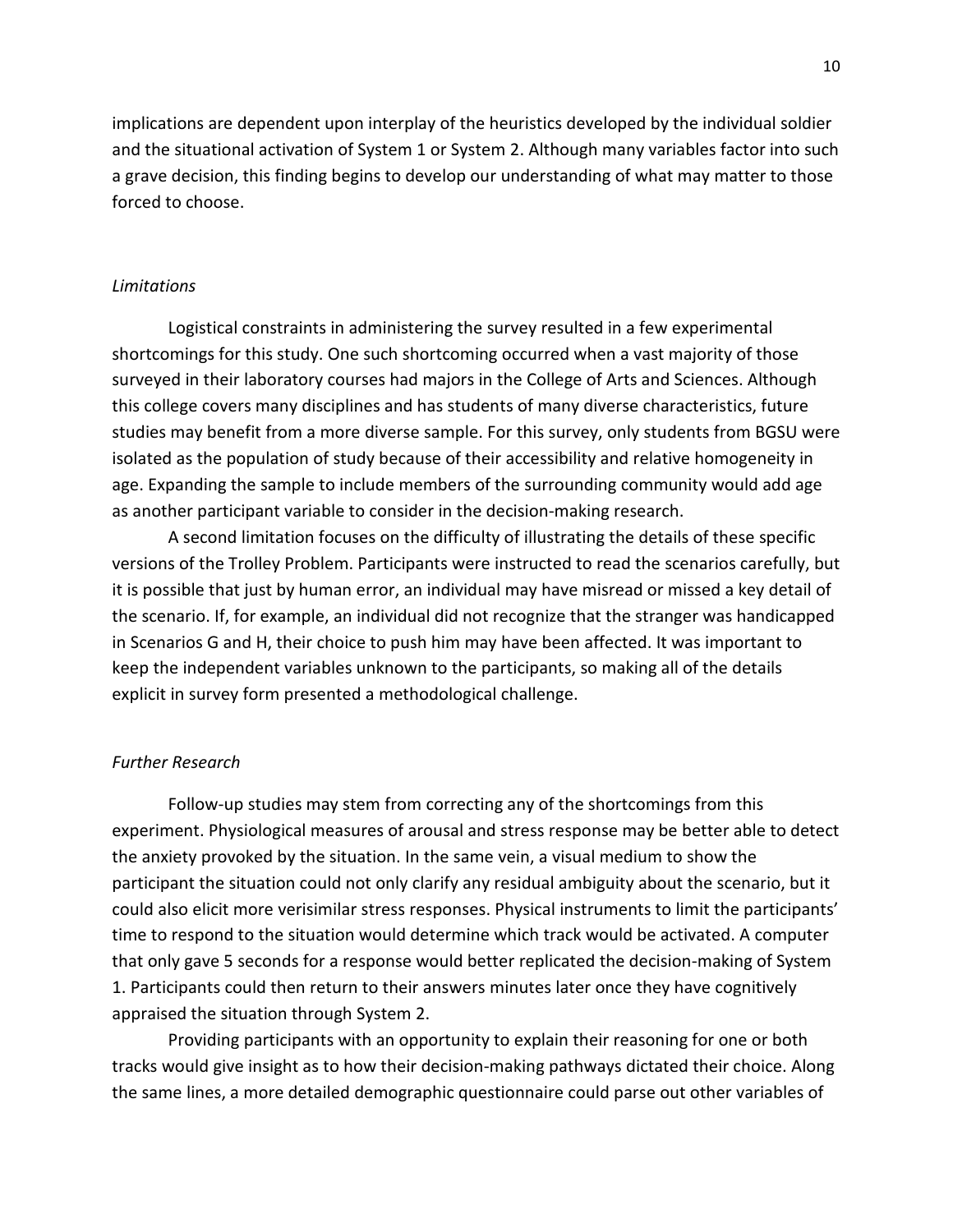interest to decision-making as well. Finally, it is necessary to acknowledge the breadth of opportunities that using this specific hybrid of the Trolley and Footbridge Problem can provide. One may alter the characteristics of the workers on the tracks, or completely change their identities to "family members", "neighbors", "romantic partners", or the like to pit evolutionary relationships against one another. Such research would construct a hierarchy for our interpersonal relationships as evolutionary creatures.

 Eliciting reactions in such dramatic situations allows research to unveil our quotidian values. The Trolley Problem, although very unlikely to present itself to an individual in the real world, activates our deeply ingrained decision-making processes that are not always available or familiar to us. Pulling back this mask may start with a lever, or, in this case, a simple push.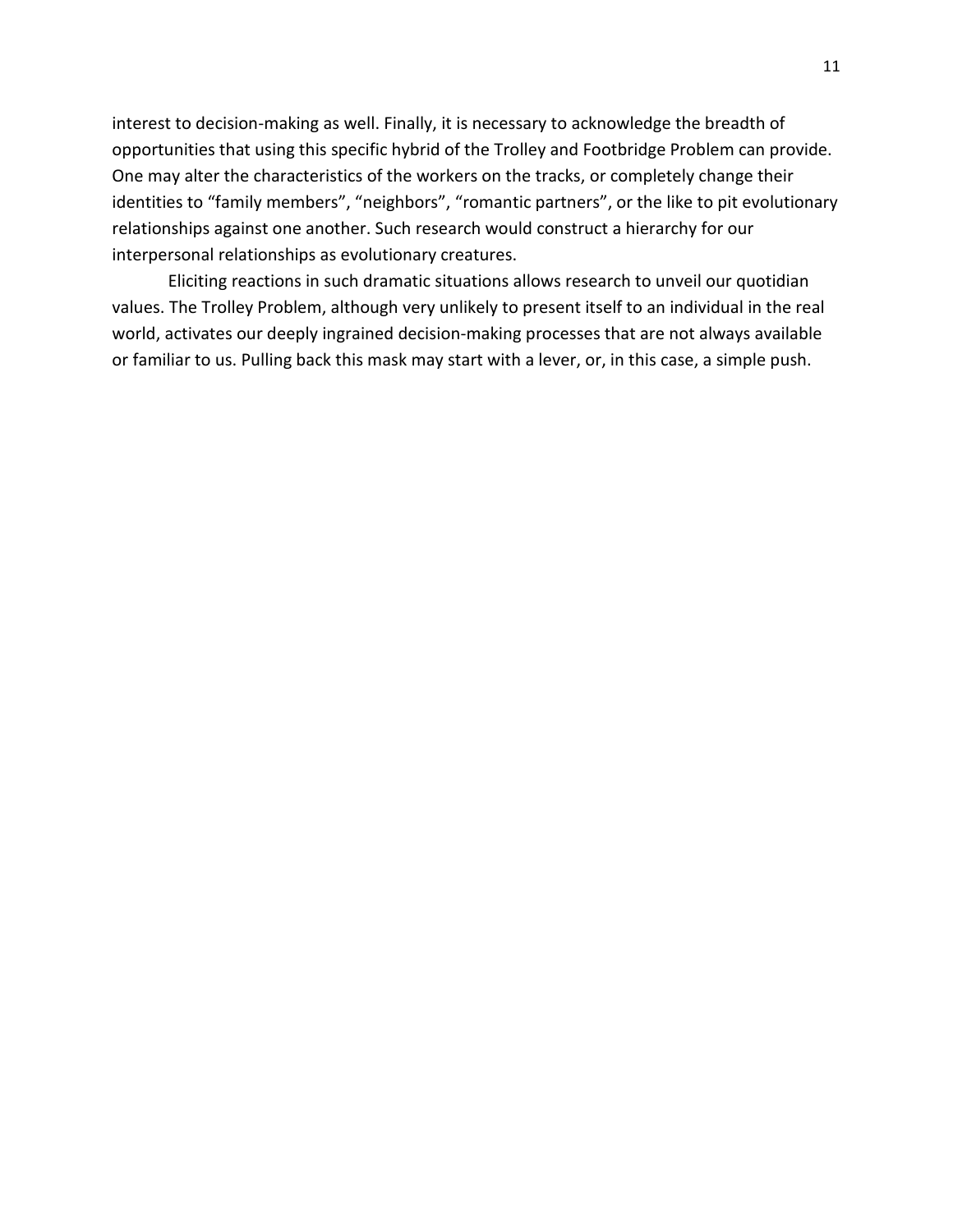## Appendix A – Demographic Questionnaire

| Sex: $M \square F \square$                                                        |                                                              |  |  |  |  |                                                                                   |                |
|-----------------------------------------------------------------------------------|--------------------------------------------------------------|--|--|--|--|-----------------------------------------------------------------------------------|----------------|
|                                                                                   |                                                              |  |  |  |  |                                                                                   |                |
| In which area were you raised? Rural $\square$ Suburban $\square$ Urban $\square$ |                                                              |  |  |  |  |                                                                                   |                |
|                                                                                   | Number of siblings: $0 \Box$ 1-2 $\Box$ 3-4 $\Box$ 5+ $\Box$ |  |  |  |  |                                                                                   |                |
|                                                                                   |                                                              |  |  |  |  | If you have siblings, what is your birth rank? First $\square$ Middle $\square$   | Last $\square$ |
|                                                                                   |                                                              |  |  |  |  | Religious preference: Anglican $\square$ Catholic $\square$ Evangelical $\square$ |                |
|                                                                                   | Orthodox $\square$ Baptist $\square$ Lutheran $\square$      |  |  |  |  |                                                                                   |                |
|                                                                                   | Presbyterian □ Jewish □ Hindu □                              |  |  |  |  |                                                                                   |                |
|                                                                                   | Muslim $\square$ No religion $\square$                       |  |  |  |  |                                                                                   |                |
|                                                                                   |                                                              |  |  |  |  |                                                                                   |                |
| I prefer not to answer. $\square$                                                 |                                                              |  |  |  |  |                                                                                   |                |
|                                                                                   | Ethnicity: Caucasian □ African-American □                    |  |  |  |  |                                                                                   |                |
|                                                                                   | Asian/Pacific Islander $\square$ Hispanic $\square$          |  |  |  |  |                                                                                   |                |
|                                                                                   | Middle Eastern/Arabian $\square$ Native American $\square$   |  |  |  |  |                                                                                   |                |
|                                                                                   |                                                              |  |  |  |  |                                                                                   |                |
|                                                                                   | I prefer not to answer. $\square$                            |  |  |  |  |                                                                                   |                |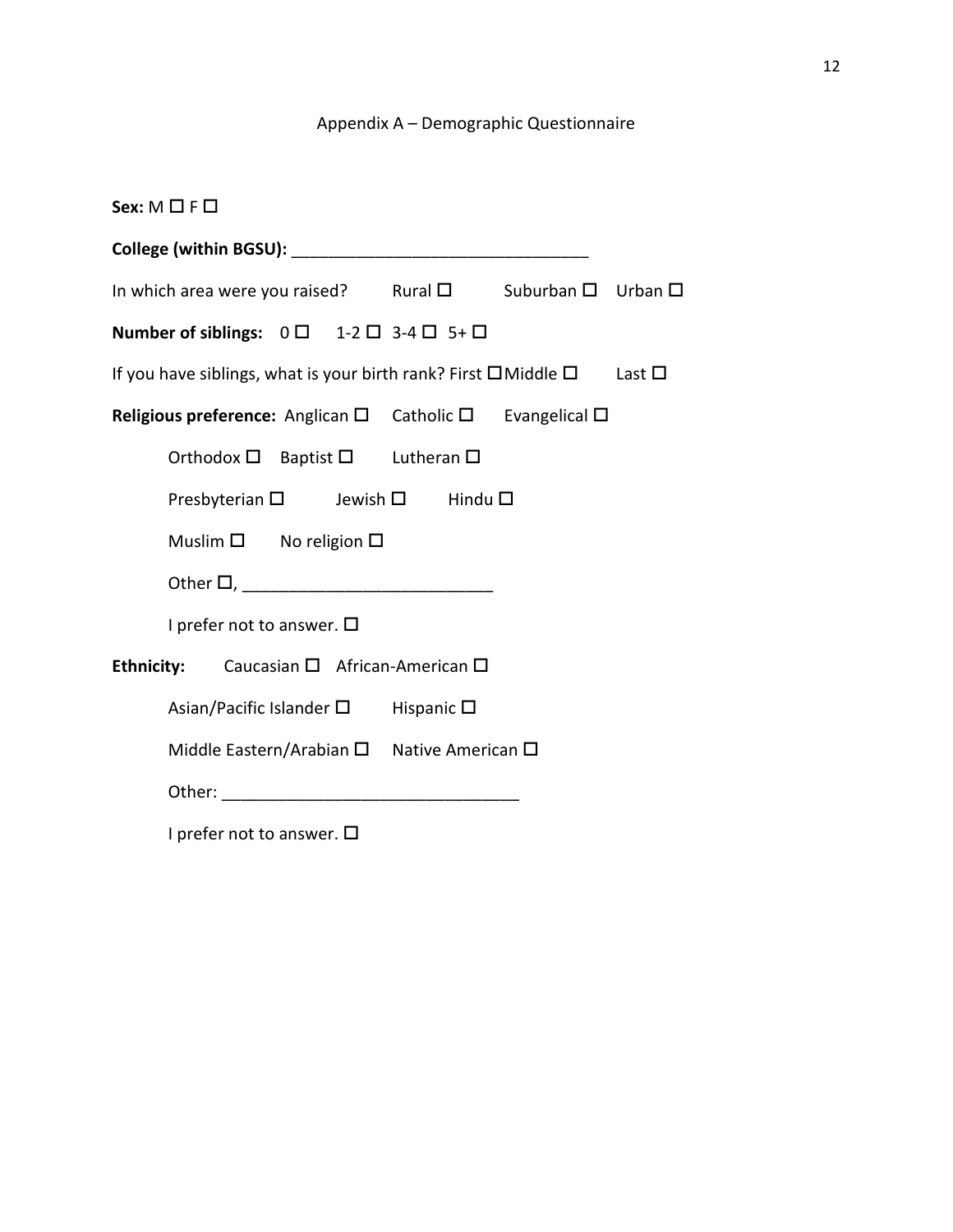## Appendix B – Trolley Problem Scenarios A-H

## A (Male Stranger, Eye Contact)

One sunny afternoon, you decide to take a walk outside during your lunch break from work. As you continue towards your favorite sandwich shop, you take in all the sights and sounds of this beautiful afternoon. To your left, you see the construction crew doing some new repairs on the trolley tracks that run through the city. You cross the street to the side nearer to the trolley tracks. You see the shop right across a footbridge overlooking the trolley track. Suddenly you catch vision of the trolley, which you heard wasn't supposed to be running today due to the construction, out of the corner of your eye.

The trolley is running towards a group of five workers who will be killed if it proceeds on its present course. The only way to save the five workers is to push a large man off the footbridge that you are both standing on. If the man is pushed down, the man will die, but his mass will assuredly halt the trolley.

Right before the opportunity to push the man to his death, he turns around and makes eye contact with you. Do you push the man to save the five workers?

## B (Male Stranger, No Eye Contact)

One sunny afternoon, you decide to take a walk outside during your lunch break from work. As you continue towards your favorite sandwich shop, you take in all the sights and sounds of this beautiful afternoon. To your left, you see the construction crew doing some new repairs on the trolley tracks that run through the city. You cross the street to the side nearer to the trolley tracks. You see the shop right across a footbridge overlooking the trolley track. Suddenly you catch vision of the trolley, which you heard wasn't supposed to be running today due to the construction, out of the corner of your eye.

A trolley is running towards five workers who will be killed if it proceeds on its present course. The only way to save the five workers is to push a large man off the footbridge that he is standing on. If the man is pushed down, the man will die, but his mass will halt the trolley.

The man will not turn around and would fall not knowing who pushed him. Do you push the man to save the five workers?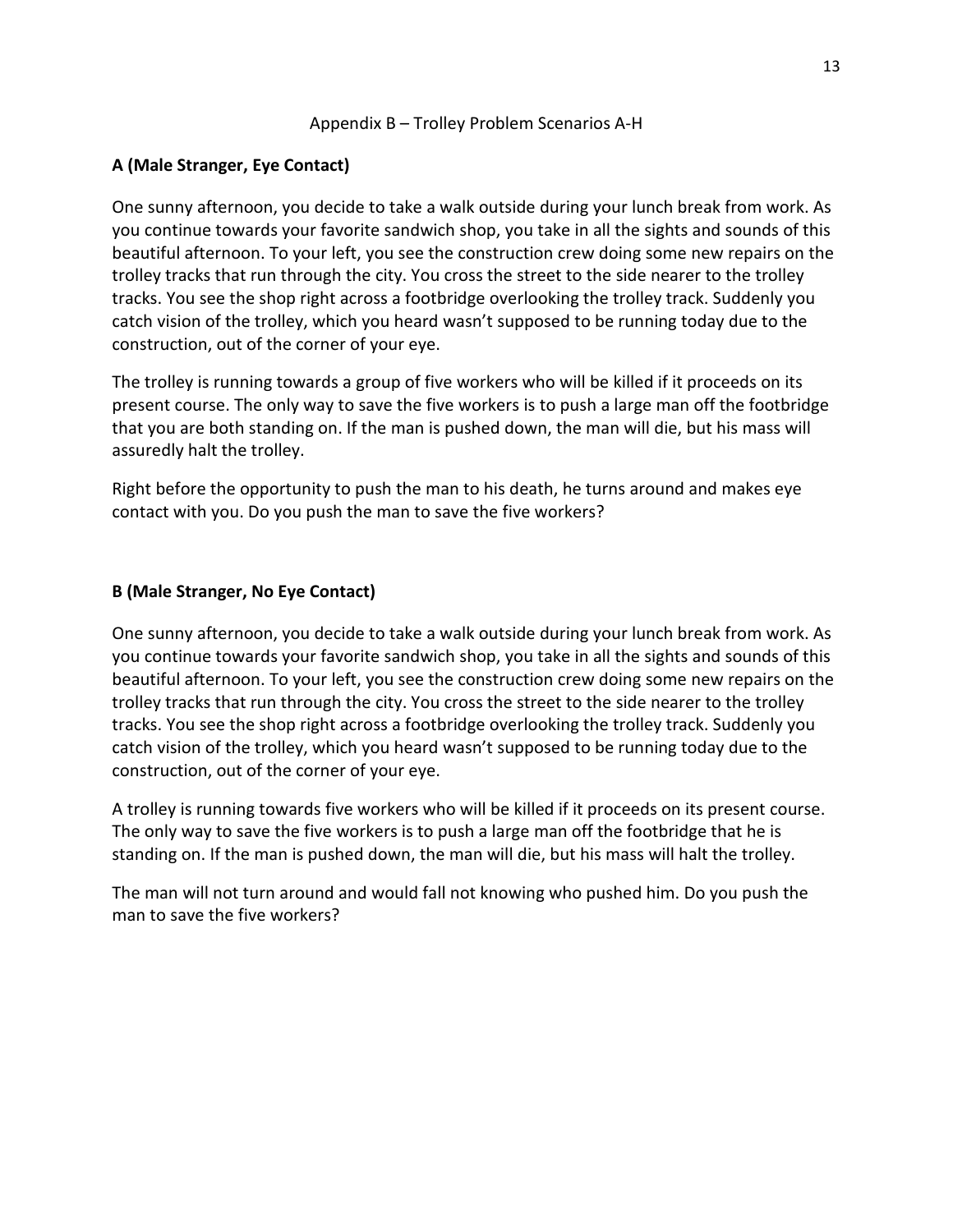## C (Female Stranger, Eye Contact)

One sunny afternoon, you decide to take a walk outside during your lunch break from work. As you continue towards your favorite sandwich shop, you take in all the sights and sounds of this beautiful afternoon. To your left, you see the construction crew doing some new repairs on the trolley tracks that run through the city. You cross the street to the side nearer to the trolley tracks. You see the shop right across a footbridge overlooking the trolley track. Suddenly you catch vision of the trolley, which you heard wasn't supposed to be running today due to the construction, out of the corner of your eye.

A trolley is running towards five workers who will be killed if it proceeds on its present course. The only way to save the five workers is to push a large woman off the footbridge that she is standing on. If the woman is pushed down, the woman will die, but her mass will halt the trolley.

Right before the opportunity to push the woman to her death, she turns around and makes eye contact with you. Do you push the woman to save the five workers?

## D (Female Stranger, No Eye Contact)

One sunny afternoon, you decide to take a walk outside during your lunch break from work. As you continue towards your favorite sandwich shop, you take in all the sights and sounds of this beautiful afternoon. To your left, you see the construction crew doing some new repairs on the trolley tracks that run through the city. You cross the street to the side nearer to the trolley tracks. You see the shop right across a footbridge overlooking the trolley track. Suddenly you catch vision of a runaway trolley, which you heard wasn't supposed to be running today due to the construction, out of the corner of your eye.

A trolley is running towards five workers who will be killed if it proceeds on its present course. The only way to save the five workers is to push a large woman off the footbridge that she is standing on. If the woman is pushed down, the woman will die, but her mass will halt the trolley.

The woman will not turn around and would fall not knowing who pushed her. Do you push the woman?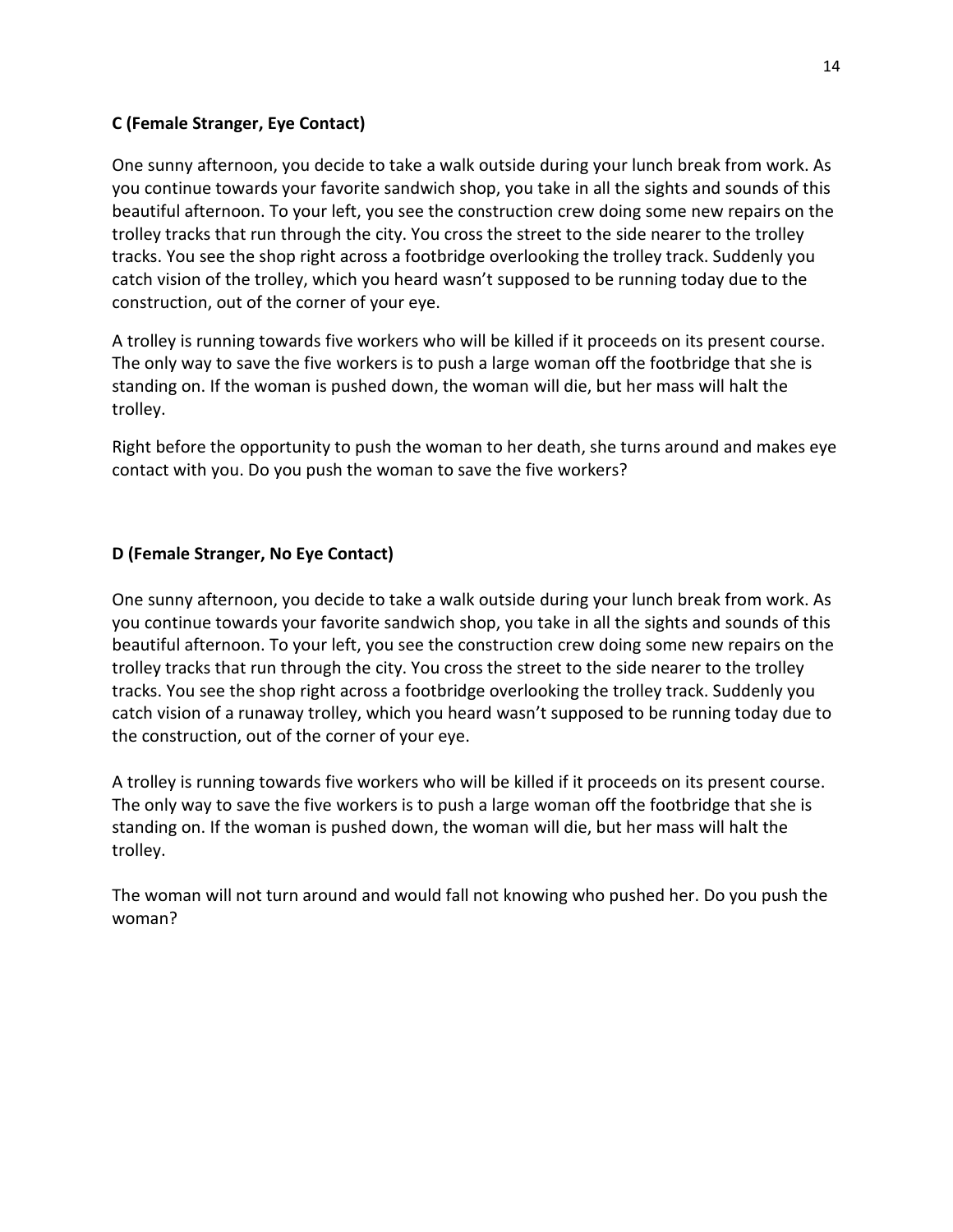## E (Crowd, No Handicap)

One sunny afternoon, you decide to take a walk outside during your lunch break from work. As you continue towards your favorite sandwich shop, you take in all the sights and sounds of this beautiful afternoon. To your left, you see the construction crew doing some new repairs on the trolley tracks that run through the city. You cross the street to the side nearer to the trolley tracks. You see the shop right across a footbridge overlooking the trolley track. Suddenly you catch vision of the trolley, which you heard wasn't supposed to be running today due to the construction, out of the corner of your eye.

The trolley is running towards five workers who will be killed if it proceeds on its present course. The only way to save the five workers is to push a large stranger off the footbridge that you are both standing on. If the stranger is pushed down, they will die, but their mass will halt the trolley.

You also notice that, in addition to the regular lunch crowd, there appears to be other people witnessing this same event near the bridge.

Do you push the stranger off the bridge?

## F (No Crowd, No Handicap)

One sunny afternoon, you decide to take a walk outside during your lunch break from work. As you continue towards your favorite sandwich shop, you take in all the sights and sounds of this beautiful afternoon. To your left, you see the construction crew doing some new repairs on the trolley tracks that run through the city. You cross the street to the side nearer to the trolley tracks. You see the shop right across a footbridge overlooking the trolley track. Suddenly you catch vision of the trolley, which you heard wasn't supposed to be running today due to the construction, out of the corner of your eye.

The trolley is running towards five workers who will be killed if it proceeds on its present course. The only way to save the five workers is to push a large stranger off the footbridge that you are both standing on. If the stranger is pushed down, they will die, but their mass will halt the trolley.

There is a sale at the sandwich shop that has drawn the attention of many of the passersby, making you the only person with knowledge of the stranger's potential death.

Do you push the stranger off the bridge?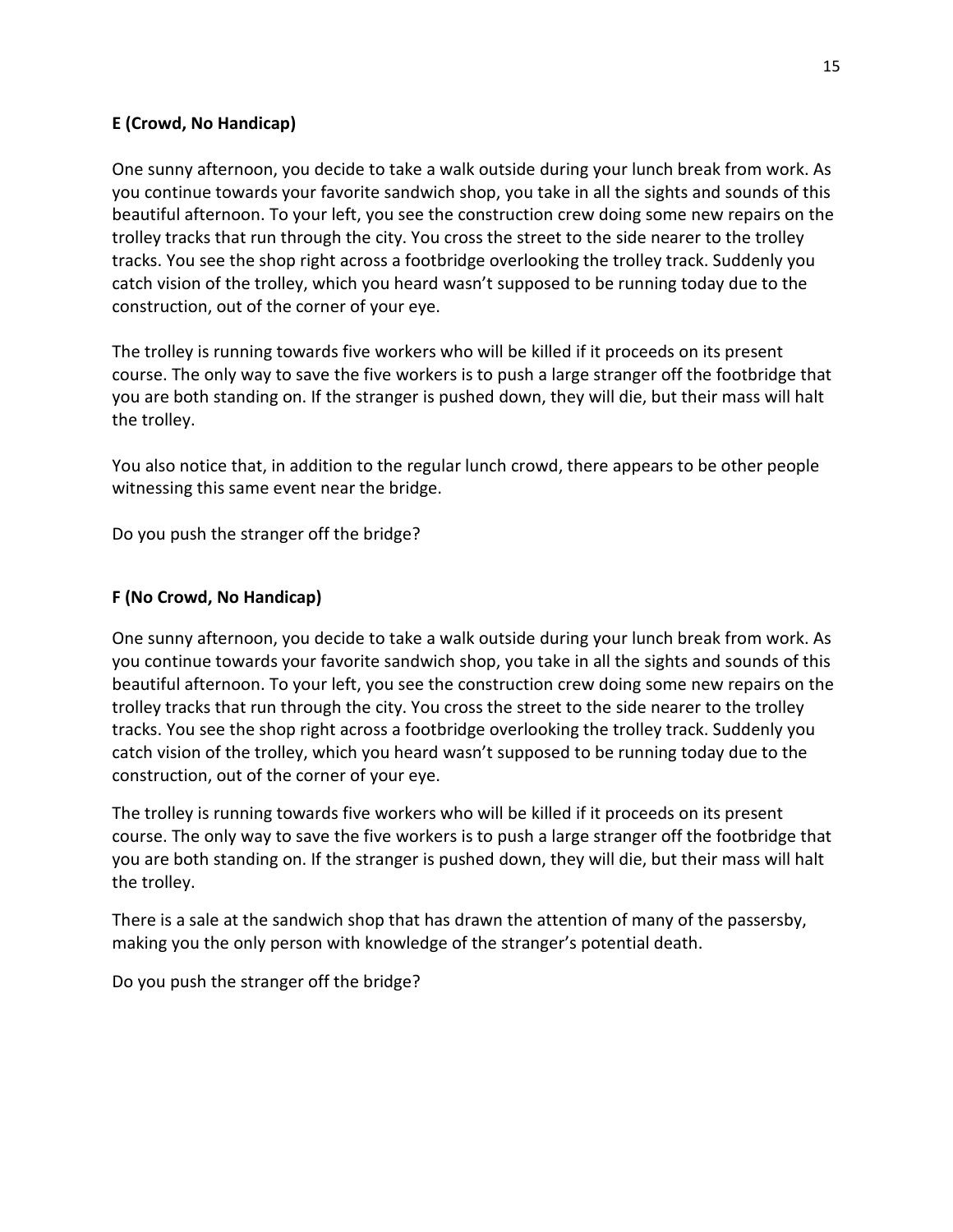## G (Crowd, Handicap)

One sunny afternoon, you decide to take a walk outside during your lunch break from work. As you continue towards your favorite sandwich shop, you take in all the sights and sounds of this beautiful afternoon. To your left, you see the construction crew doing some new repairs on the trolley tracks that run through the city. You cross the street to the side nearer to the trolley tracks. You see the shop right across a footbridge overlooking the trolley track. Suddenly you catch vision of the trolley, which you heard wasn't supposed to be running today due to the construction, out of the corner of your eye.

The trolley is running towards five workers who will be killed if it proceeds on its present course. The only way to save the five workers is to push a large stranger, who is leaning on a cane, off the footbridge that you are both standing on. If the stranger is pushed down, they will die, but their mass will halt the trolley.

You also notice that, in addition to the regular lunch crowd, there appears to be other people witnessing this same event near the bridge.

Do you push the stranger off the bridge?

## H (No Crowd, Handicap)

One sunny afternoon, you decide to take a walk outside during your lunch break from work. As you continue towards your favorite sandwich shop, you take in all the sights and sounds of this beautiful afternoon. To your left, you see the construction crew doing some new repairs on the trolley tracks that run through the city. You cross the street to the side nearer to the trolley tracks. You see the shop right across a footbridge overlooking the trolley track. Suddenly you catch vision of the trolley, which you heard wasn't supposed to be running today due to the construction, out of the corner of your eye.

The trolley is running towards five workers who will be killed if it proceeds on its present course. The only way to save the five workers is to push a large stranger, who is leaning on a cane, off the footbridge that you are both standing on. If the stranger is pushed down, they will die, but their mass will halt the trolley.

There is a sale at the sandwich shop that has drawn the attention of many of the passersby, making you the only person with knowledge of the stranger's potential death.

Do you push the stranger off the bridge?